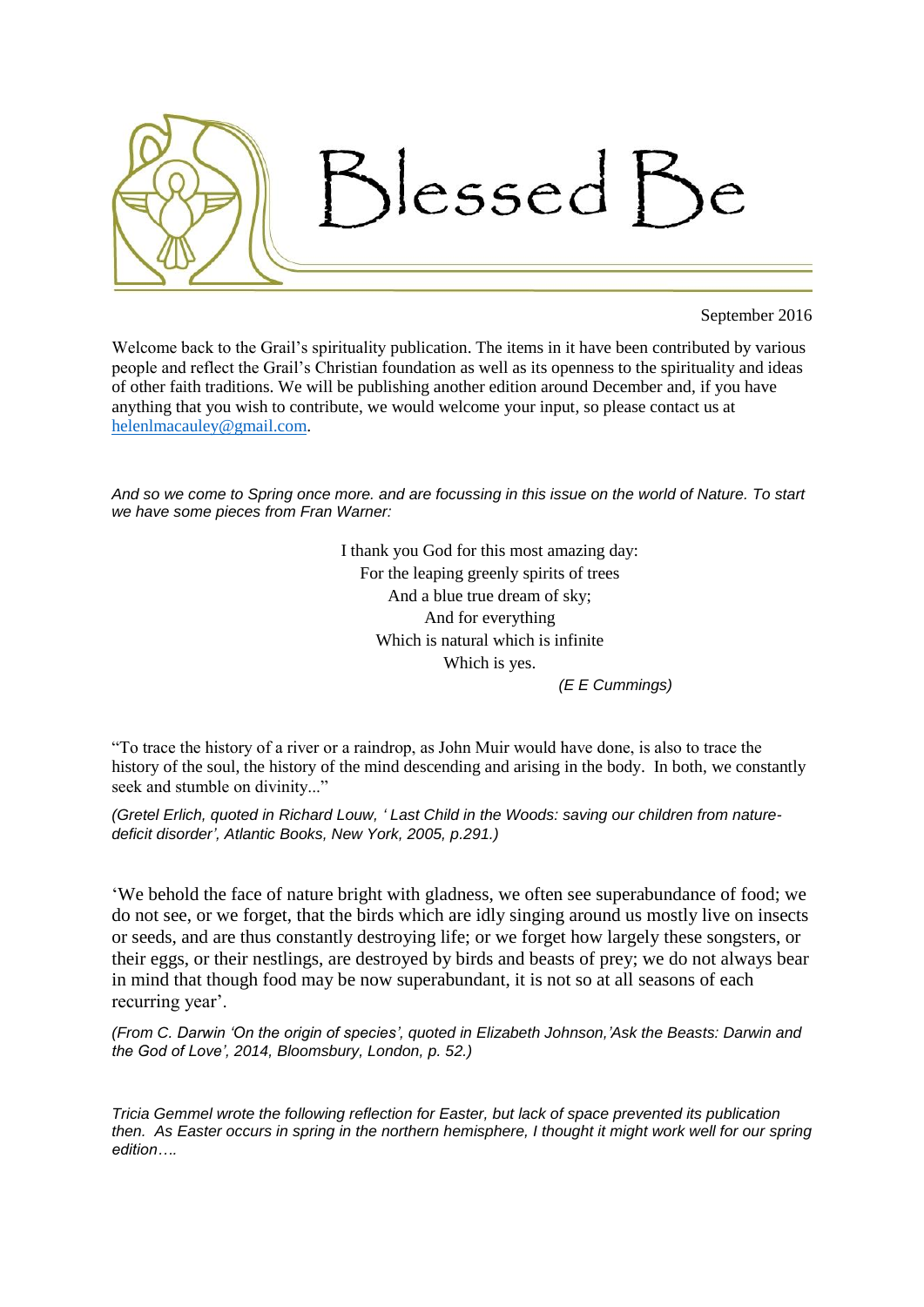Some of us at the Sydney Grail have been reading and discussing Elizabeth Johnson's *Ask the Beasts*. In this book she talks about 'deep incarnation' and 'deep resurrection' – something worth reflecting on.

The Incarnation, she says, takes on new meaning in an evolutionary context. 'The Word became flesh', we read in the Gospel of John.. But human flesh, we know, is not only human flesh.

'Scientific knowledge today is repositioning the human species as an intrinsic part of the evolutionary network of life on our planet, which in turn is a part of the solar system, which itself came into being as a later chapter of cosmic history. The landscape of our imagination expands when we realize that human connection to nature is so deep that we can no longer completely define human identity without including the great sweep of cosmic development and our shared biological ancestry with all organisms in the community of life. We evolved relationally; we exist symbiotically; our existence depends on interaction with the rest of the natural world. Relocating anthropology in this broader context provides the condition to rethink the scope and significance of the incarnation in an ecological direction. The flesh that the Word of God became as a human being is part of the vast body of the cosmos…The flesh assumed in Jesus Christ connects with all humanity, all biological life, all soil, the whole matrix of the material universe down to its very roots '

What Scripture has long intimated, science now confirms: 'the incarnation is a cosmic event' What does this 'deep incarnation' add to whatever previous understandings we may have had about the incarnation? Does it not first of all make us look on the earth and the cosmos of which it is a part with different eyes, knowing that Jesus immersed himself into its evolutionary history? And if we claim as Christians to want to grow into the likeness of God, what does it mean for us when Johnson says that 'Calvary graphically illuminates the insight that the God of love whose presence continuously sustains and empowers the origin of species is a God of suffering love in solidarity with all creatures living and dying through endless millennia of evolution'. Does the suffering of animals really matter?

Johnson quotes this beautiful paragraph from Arlen Gray, who wrote a meditation on Jesus' words on the cross:

'I suddenly understood that in his final death scry Jesus gathered up all of the earth's suffering throughout all time, bound it up and presented it before the heavenly throne, not in reams of words but in a sacred package encompassing the sorrows, the sufferings, the lost dreams of all creation, all peoples, all times, all conditions, and carried it directly to the pulsing, loving heart of the living Trinity, where it is now. Jesus screams and he, full of grace and truth, thereby took his and all anguish and transfigured it into a means of touching God.'

And finally, 'deep incarnation' means 'deep resurrection'. Jesus' bodily resurrection from the dead portends the resurrection --whatever that might mean (and we cannot begin to imagine it) – of the whole creation

Scientists tell us that this world, indeed the whole universe, will one day come to an end. The sun has enough fuel for another 5 billion years and then it will die. In the face of these calculations, theology dares to say differently. Theology dares to say that there will be a new heaven and a new earth. The evidence for such belief is the lived experience of a God who is always faithful. Remember the rainbow covenant made with Noah and his descendants and every living creature with him, a promise made by God with absolutely no conditions. The early Christians certainly believed in redemption for the whole created order: look at Paul in Romans 8:18-25 in which he foresees a time when creation will be set free from its bondage to decay, or the great hymn in Colossians 1:15-20, in which God was pleased to reconcile to himself all things, whether in heaven or on earth. Read the letter to the Ephesians 1:10, or God's promise in Revelation: 2.15, 'See, I am making all things new'. The whole universe may hope for a future in God.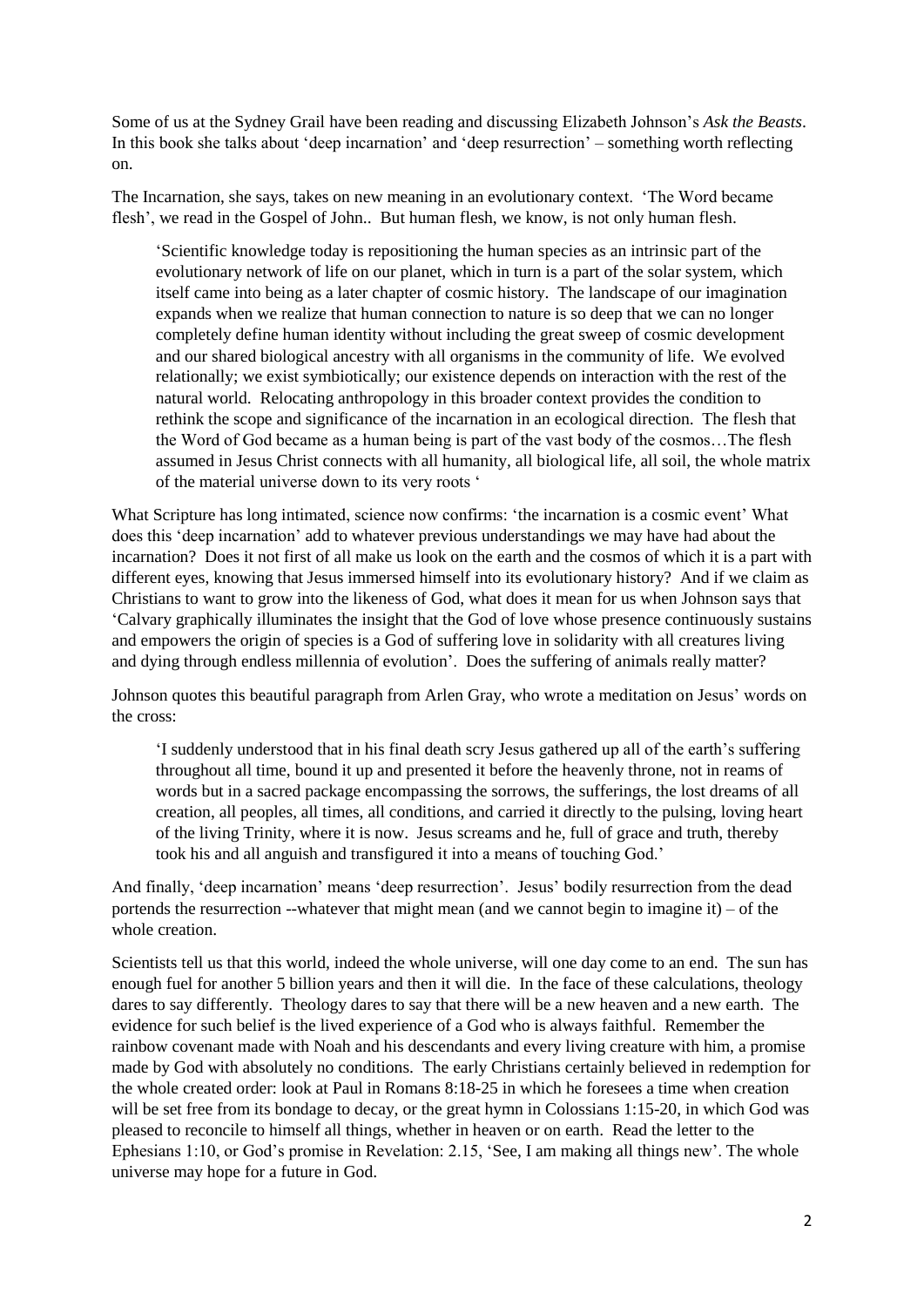*Thanks to Sheila Hawthorn:*

## PSALM TO VIRGIN SPRING

Drawn upward by some hidden power, bursting forth from limb and stem. Your aroma, O Life-giver.

Green is your colour, O God, the green of new life that lovingly transfigures earth's dreariness, long held prisoner by the icy web of winter's cold.

Green up my heart with hope, in your perpetual promise of life. Send forth from my soul new shoots, fresh buds eager to grow in your divine image.

May this year's visit of virgin Spring make my heart a virgin once again intoxicated with wild love for you, whom I discover in all things and in everyone.

*(From Edward Hayes, 'Prayers for a Planetary Pilgrim')*

*Some pieces that I, Helen MacAuley, came across recently:*

When I admire the wonder of a sunset or the beauty of the moon, my soul expands in worship of the Creator. I try to see Him and His mercies in all these creations. But even the sunsets and sunrises would be mere hindrances, if they did not help me to think of Him. Anything which is a hindrance to the flight of the soul is a delusion and a snare; even, like the body, which does hinder you in the path of salvation.

*(Mohandas K. Gandhi, Young India, 13-11-1924)*

For me the different religions are beautiful flowers from the same garden, or they are branches of the same majestic tree. Therefore, they are equally true, though being received and interpreted through human instruments equally imperfect.

*(Mohandas K. Gandhi, Harijan 30-1-1937)*

Walk and touch happiness every moment. Each step brings a fresh breeze. Each step makes a flower bloom under our feet. Kiss the earth with your feet. Print on earth your love and happiness.

*(Thich Nhat Hanh, cited in 'Heaven on Earth').*